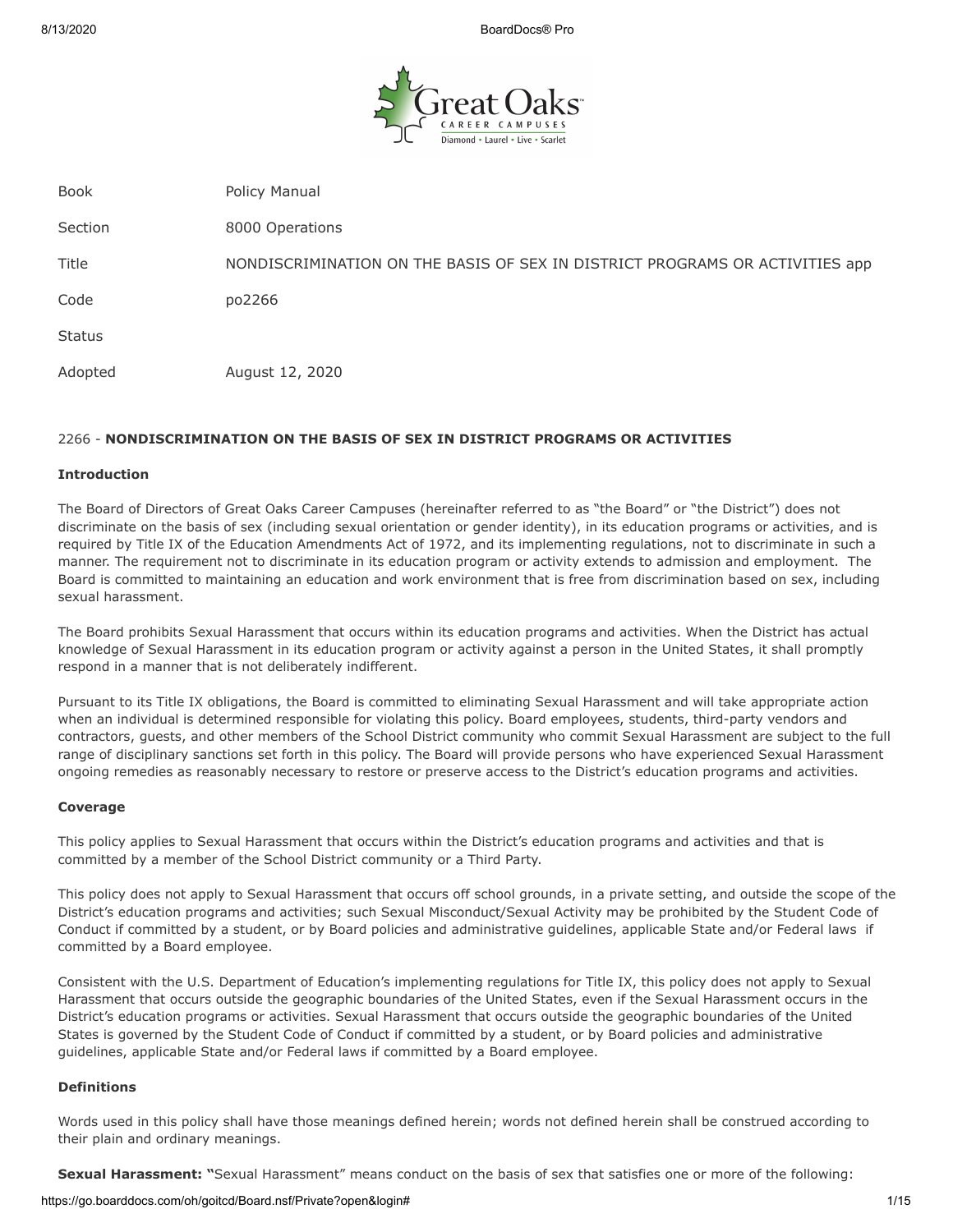- A. A Board employee conditioning the provision of an aid, benefit, or service of the District on an individual's participation in unwelcome sexual conduct (often called "quid pro quo" harassment);
- B. Unwelcome conduct determined by a reasonable person to be so severe, pervasive, **and** objectively offensive that it effectively denies a person equal access to the District's education program or activity; or
- C. "Sexual assault" as defined in 20 U.S.C. 1092(f)(6)A(v), or "dating violence" as defined in 34 U.S.C. 12291(a)(10), "domestic violence" as defined in 34 U.S.C. 12291(a)(8), or "stalking" as defined in 34 U.S.C. 12291(a)(30).

"Sexual assault" means any sexual act directed against another person, without the consent of the victim, including instances where the victim is incapable of giving consent. Sexual assault includes rape, sodomy, sexual assault with an object, fondling, incest, and statutory rape.

1. *Rape* is penetration, no matter how slight, of the vagina or anus with any body part or object, or oral penetration by a sex organ of another person, without the consent of the victim, including instances where the victim is incapable of giving consent because of age or because of temporary or permanent mental or physical incapacity. Attempted rape is included. (effective until the FBI retires the Summary Reporting System, which is scheduled for January 2021)

*Rape* is the carnal knowledge of a person (i.e., penetration, no matter how slight, of the genital or anal opening of a person), without the consent of the victim, including instances where the victim is incapable of giving consent because of age or because of temporary or permanent mental or physical incapacity. (effective upon retirement of the Summary Reporting System, which is scheduled for January 2021)

- 2. Sodomy is oral or anal sexual intercourse with another person, without the consent of the victim, including instances where the victim is incapable of giving consent because of age or because of temporary or permanent mental or physical incapacity.
- 3. Sexual Assault with an Object is using an object or instrument to unlawfully penetrate, however slightly, the genital or anal opening of the body of another person, without the consent of the victim, including instances where the victim is incapable of giving consent because of age or because of temporary or permanent mental or physical incapacity. An "object" or "instrument" is anything used by the offender other than the offender's genitalia.
- 4. Fondling is the touching of the private body parts of another person for the purpose of sexual gratification, without the consent of the victim, including instances where the victim is incapable of giving consent because of age or because of temporary or permanent mental or physical incapacity.
- 5. Incest is sexual intercourse between persons who are related to each other within the degrees wherein marriage is prohibited by State law.
- 6. Statutory Rape is sexual intercourse with a person who is under the statutory age of consent as defined by State law.
- 7. Consent refers to words or actions that a reasonable person would understand as agreement to engage in the sexual conduct at issue. A person may be incapable of giving consent because of age or because of temporary or permanent mental or physical incapacity. A person who is incapacitated is not capable of giving consent.
- 8. Incapacitated refers to the state where a person does not understand and/or appreciate the nature or fact of sexual activity due to the effect of drugs or alcohol consumption, medical condition, disability, or due to a state of unconsciousness or sleep.
- D. "Domestic violence" includes felony or misdemeanor crimes of violence committed by:
	- 1. a current or former spouse or intimate partner of the victim;
	- 2. a person with whom the victim shares a child in common;
	- 3. a person who is cohabitating with or has cohabitated with the victim as a spouse or intimate partner;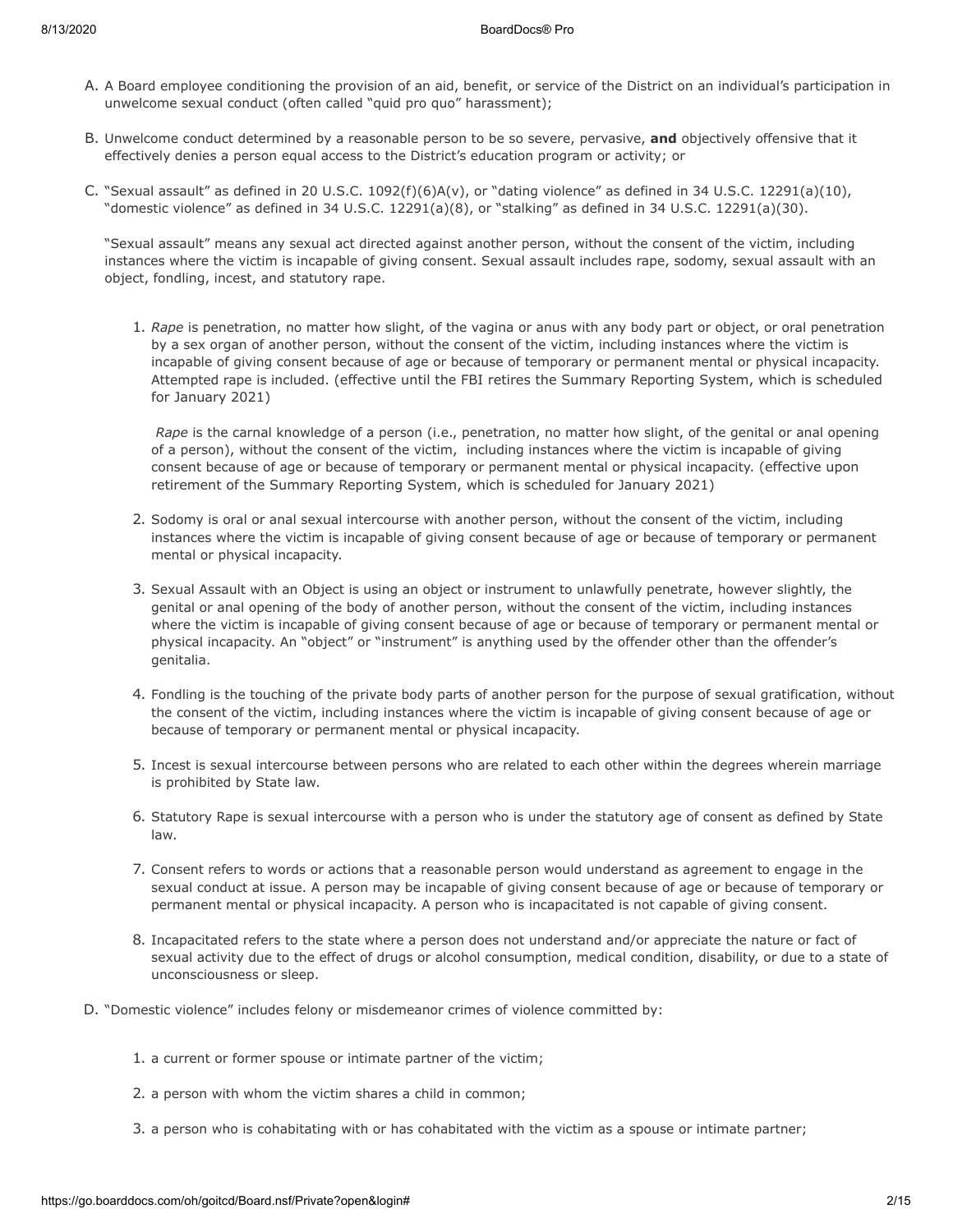- 4. a person similarly situated to a spouse of the victim under the domestic or family violence laws of the jurisdiction in which the crime occurred; or
- 5. any other person against an adult or youth victim who is protected from that person's acts under the domestic or family violence laws of the jurisdiction in which the crime occurred.
- E. "Dating violence" means violence committed by a person who is or has been in a social relationship of a romantic or intimate nature with the victim. The existence of such a relationship shall be determined based on consideration of the length of the relationship, the type of relationship, and the frequency of interaction between the persons involved in the relationship.
- F. "Stalking" means engaging in a course of conduct directed at a specific person that would cause a reasonable person to (1) fear for the person's safety or the safety of others; or (2) suffer substantial emotional distress.

**Complainant: "**Complainant" means an individual who is alleged to be the victim of conduct that could constitute Sexual Harassment.

**Respondent:** "Respondent" means an individual who has been reported to be the perpetrator of conduct that could constitute Sexual Harassment.

**Formal Complaint:** "Formal Complaint" means a document filed by a Complainant or signed by the Title IX Coordinator alleging Sexual Harassment against a Respondent and requesting that the District investigate the allegation(s) of Sexual Harassment. At the time of filing a Formal Complaint with the District, a Complainant must be participating in or attempting to participate in the District's education program or activity. A "document filed by a complainant'' means a document or electronic submission (such as by electronic mail or through an online portal that the Board provides for this purpose) that contains the Complainant's physical or digital signature, or otherwise indicates that the Complainant is the person filing the Formal Complaint. Where the Title IX Coordinator signs a Formal Complaint, the Title IX Coordinator is not a Complainant or a party to the Formal Complaint and must not have a conflict of interest or bias for or against complainants or respondents generally or an individual complainant or respondent.

**Actual Knowledge: "**Actual knowledge" means notice of Sexual Harassment or allegations of Sexual Harassment to the District's Title IX Coordinator, or any District official who has authority to institute corrective measures on behalf of the Board, or any Board employee. The mere ability or obligation to report Sexual Harassment or to inform a student about how to report Sexual Harassment, or having been trained to do so, does not qualify an individual as one who has authority to institute corrective measures on behalf of the District. "Notice" includes, but is not limited to, a report of Sexual Harassment to the Title IX Coordinator. This standard is not met when the only District official with actual knowledge is the Respondent.

**Supportive Measures:** "Supportive measures" means non-disciplinary, non-punitive individualized services offered as appropriate, as reasonably available, and without fee or charge to the Complainant or the Respondent before or after the filing of a Formal Complaint or where no Formal Complaint has been filed. Such measures are designed to restore or preserve equal access to the District's education program or activity without unreasonably burdening the other party, including measures designed to protect the safety of all parties or the District's educational environment, or deter Sexual Harassment. Supportive measures may include counseling, extensions of deadlines or other course-related adjustments, modifications of work or class schedules, school/campus escort services, mutual restrictions of contact between the parties, changes in work locations), leaves of absence, increased security and monitoring of certain areas of the campus (including school buildings and facilities), referral to Employee Assistance Program, and other similar measures.

**Education Program or Activity:** "Education program or activity" refers to all operations of the District, including but not limited to in-person and online educational instruction, employment, extracurricular activities, athletics, performances, and community engagement and outreach programs. The term applies to all activity that occurs on school grounds or on other property owned or occupied by the Board. It also includes locations, events and circumstances that take place off-school property/grounds over which the Board exercises substantial control over both the Respondent and the context in which the Sexual Harassment occurs.

**School District community:** "School District community" refers to students and Board employees (i.e., administrators, and professional and classified staff), as well as Board members, agents, volunteers, contractors, or other persons subject to the control and supervision of the Board.

**Third Parties:** "Third Parties" include, but are not limited to, guests and/or visitors on School District property (e.g., visiting speakers, participants on opposing athletic teams, parents), vendors doing business with, or seeking to do business with the Board, and other individuals who come in contact with members of the School District community at school-related events/activities (whether on or off District property).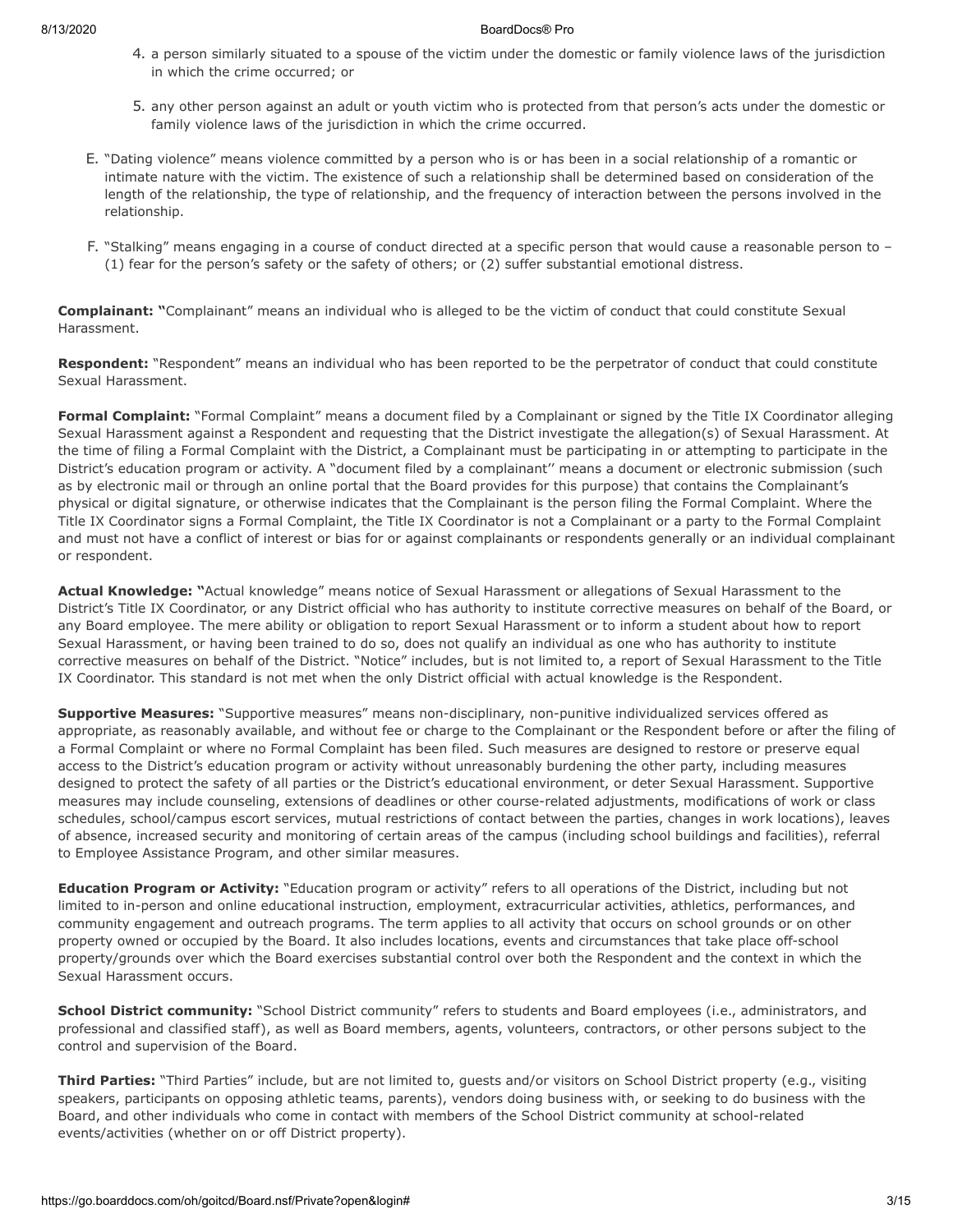**Inculpatory Evidence:** "Inculpatory evidence" is evidence that tends to establish a Respondent's responsibility for alleged Sexual Harassment.

**Exculpatory Evidence:** "Exculpatory evidence" is evidence that tends to clear or excuse a Respondent from allegations of Sexual Harassment.

**Day(s):** Unless expressly stated otherwise, the term "day" or "days" as used in this policy means business day(s) (i.e., a day(s) that the Board office is open for normal operating hours, Monday – Friday, excluding State-recognized holidays),

**Eligible Student:** "Eligible Student" means a student who has reached eighteen (18) years of age or is attending an institution of postsecondary education.

#### **Title IX Coordinator(s)**

The Board designates and authorizes the following individual(s) to oversee and coordinate its efforts to comply with Title IX and its implementing regulations:

### **STUDENTS:**

Dan Cox Director of Curriculum 110 Great Oaks Drive Cincinnati, OH 45241 513-771-8840 coxd@greatoaks.com

Nancy Mulvey Dean of Student Services 110 Great Oaks Drive Cincinnati, OH 45241 513-771-8840 mulveyn@greatoaks.com

### **STAFF:**

Jeff Johnson Director of Business Operations 110 Great Oaks Drive Cincinnati, OH 45241 513-771-8840 johnsonjc@greatoaks.com

Melissa Solazzo Director of Human Resources 110 Great Oaks Drive Cincinnati, OH 45241 513-771-8840 solazzom@greatoaks.com

The Title IX Coordinator shall report directly to the Superintendent. Questions about this policy should be directed to the Title IX Coordinator.

The Superintendent shall notify applicants for admission and employment, students, parents or legal guardians of elementary and secondary school students, Board employees, and all unions or professional organizations holding collective bargaining or professional agreements with the Board of the following information:

The Board of Great Oaks Career Campuses does not discriminate on the basis of sex in its education program or activity and is required by Title IX and its implementing regulations not to discriminate in such a manner. The requirement not to discriminate in its education program or activity extends to admission and employment. The District's Title IX Coordinators are:

# **STUDENTS:**

Dan Cox Director of Curriculum 110 Great Oaks Drive Cincinnati, OH 45241 513-771-8840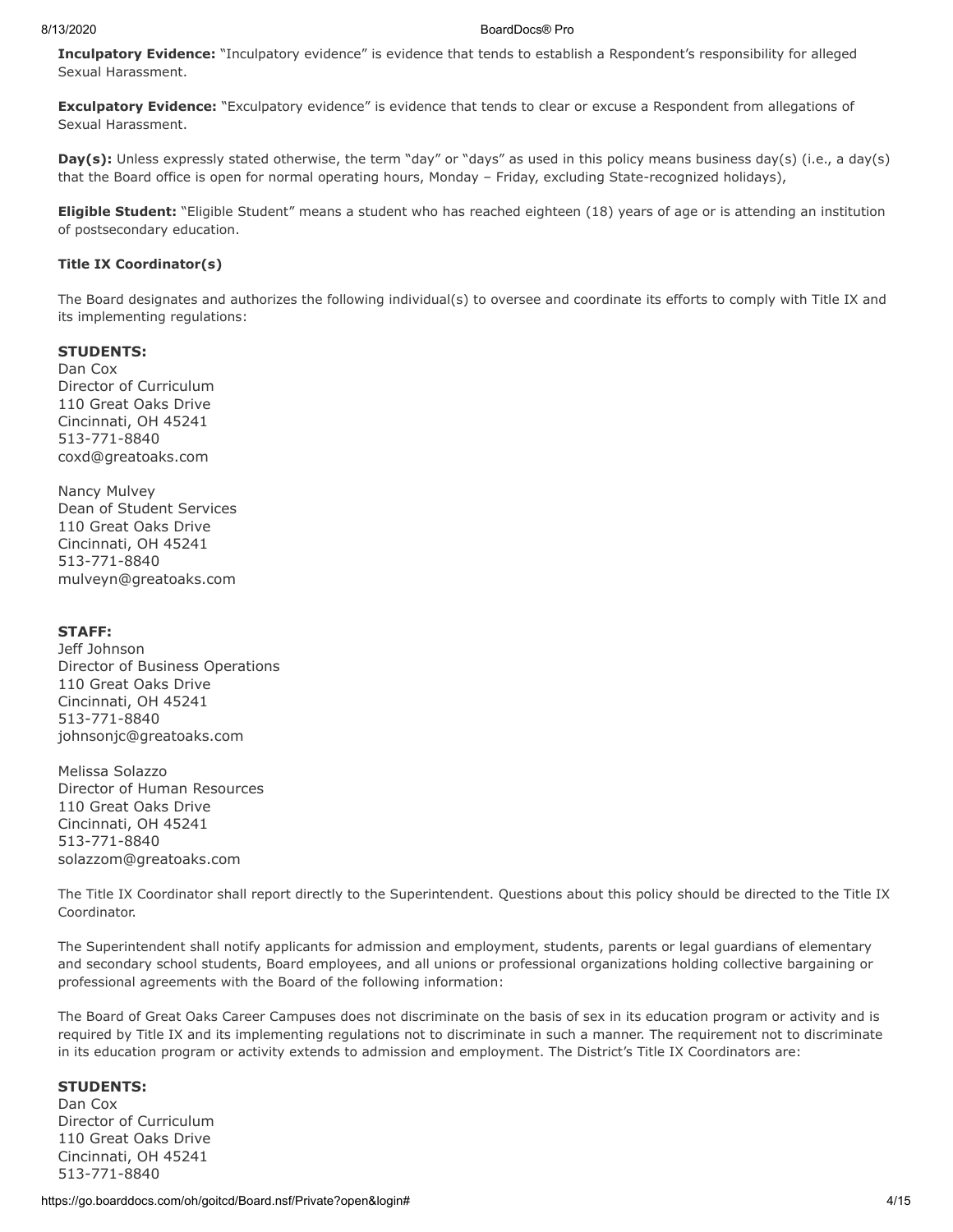coxd@greatoaks.com

Nancy Mulvey Dean of Student Services 110 Great Oaks Drive Cincinnati, OH 45241 513-771-8840 mulveyn@greatoaks.com

# **STAFF:**

Jeff Johnson Director of Business Operations 110 Great Oaks Drive Cincinnati, OH 45241 513-771-8840 johnsonjc@greatoaks.com

Melissa Solazzo Director of Human Resources 110 Great Oaks Drive Cincinnati, OH 45241 513-771-8840 solazzom@greatoaks.com

Any inquiries about the application of Title IX and its implementing regulations to the District may be referred to the Title IX Coordinator(s), the Assistant Secretary for the U.S. Department of Education's Office for Civil Rights, or both.

The Board has adopted a grievance process and procedures that provide for the prompt and equitable resolution of student and employee complaints alleging any action that is prohibited by Title IX and/or its implementing regulations. The grievance process and procedures are included in Policy 2266 – Nondiscrimination on the Basis of Sex in Education Programs or Activities, which is available at: https://go.boarddocs.com/oh/goitcd/Board.nsf/Public The grievance process and procedures specifically address how to report or file a complaint of sex discrimination, how to report or file a formal complaint of Sexual Harassment, and how the District will respond.

The Superintendent shall also prominently display the Title IX Coordinator's(s') contact information — including name(s) and/or title(s), phone number(s), office address(es), and e-mail address(es) — and this policy on the District's website and in each handbook or catalog that the Board makes available to applicants for admission and employment, students, parents or legal guardians of elementary and secondary school students, Board employees, and all unions or professional organizations holding collective bargaining or professional agreements.

# **Grievance Process and Procedures**

The Board is committed to promptly and equitably resolving student and employee complaints alleging Sexual Harassment. The District's response to allegations of Sexual Harassment will treat Complainants and Respondents equitably, including providing supportive measures to the Complainant and Respondent, as appropriate, and following this Grievance Process before imposition of any disciplinary sanctions or other actions, other than supportive measures, against the Respondent.

The Title IX Coordinator(s), along with any investigator(s), decision-maker(s), or any person(s) designated to facilitate an informal resolution process, shall not have a conflict of interest or bias for or against complainants or respondents generally or an individual complainant or respondent.

If a determination of responsibility for Sexual Harassment is made against the Respondent, the Board will provide remedies to the Complainant. The remedies will be designed to restore or preserve equal access to the District's education program or activity. Potential remedies include, but are not limited to, individualized services that constitute supportive measures. Remedies may also be disciplinary or punitive in nature and may burden the Respondent.

# **Report of Sexual Discrimination/Sexual Harassment**

Any person may report sex discrimination, including Sexual Harassment (whether or not the person reporting is the person alleged to be the victim of conduct that could constitute sex discrimination or Sexual Harassment), in person, by mail, by telephone, or by electronic mail, using the Title IX Coordinator's(s') contact information listed above, or by any other means that results in the Title IX Coordinator receiving the person's oral or written report. Reports may be made at any time (including during non-business hours), by using the telephone number(s) or electronic mail address(es), or by mail to the office address(es), listed for the Title IX Coordinator(s).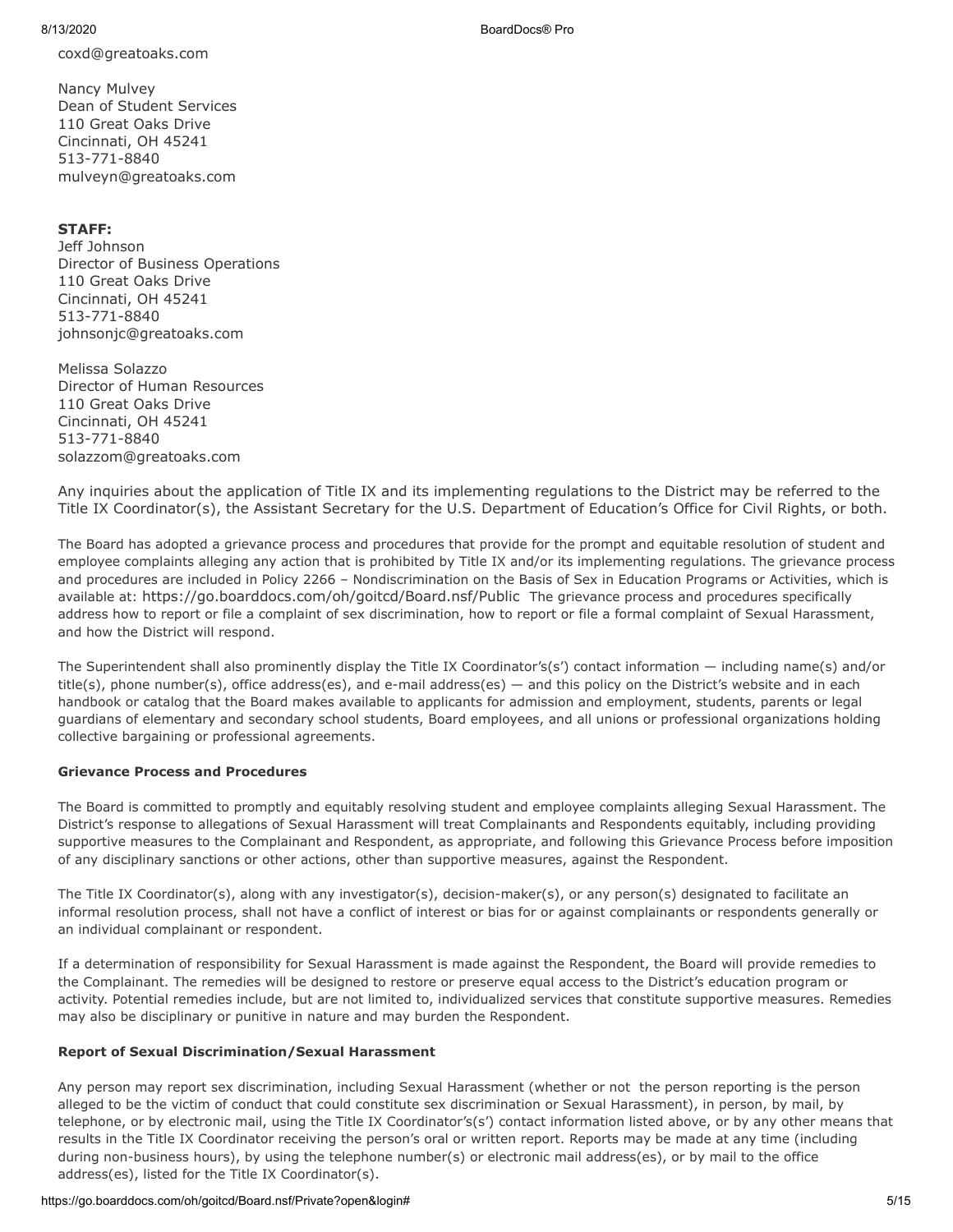Students, Board members, and Board employees are required, and other members of the School District community, and Third Parties are encouraged to report allegations of sex discrimination or Sexual Harassment promptly to the/a Title IX Coordinator or to any Board employee, who will in turn notify the/a Title IX Coordinator. Reports can be made orally or in writing and should be as specific as possible. The person making the report should, to the extent known, identify the alleged victim(s), perpetrator(s), and witness(es), and describe in detail what occurred, including date(s), time(s), and location(s).

If a report involves allegations of Sexual Harassment by or involving the Title IX Coordinator, the person making the report should submit it to the Superintendent, or another Board employee who, in turn, will notify the Superintendent of the report. The Superintendent will then serve in place of the Title IX Coordinator for purposes of addressing that report of Sexual Harassment.

The Board does business with various vendors, contractors, and other third-parties who are not students or employees of the Board. Notwithstanding any rights that a given vendor, contractor, or third-party Respondent may have under this policy, the Board retains the right to limit any vendor's, contractor's, or third-party's access to school grounds for any reason. The Board further retains all rights it enjoys by contract or law to terminate its relationship with any vendor, contractor, or third-party irrespective of any process or outcome under this policy.

A person may file criminal charges simultaneously with filing a Formal Complaint. A person does not need to wait until the Title IX investigation is completed before filing a criminal complaint. Likewise, questions or complaints relating to Title IX may be filed with the U.S. Department of Education's Office for Civil Rights at any time.

Any allegations of Sexual Misconduct/Sexual Activity not involving Sexual Harassment will be addressed through the procedures outlined in Board policies and the applicable Student Code of Conduct.

Because the Board is considered to have actual knowledge of Sexual Harassment or allegations of Sexual Harassment if any Board employee has such knowledge, and because the Board must take specific actions when it has notice of Sexual Harassment or allegations of Sexual Harassment, a Board employee who has independent knowledge of or receives a report involving allegations of sex discrimination and/or Sexual Harassment must notify the/a Title IX Coordinator within two (2) days of learning the information or receiving the report. The Board employee must also comply with mandatory reporting responsibilities pursuant to R.C. 2151.412 and Policy 8462 – Student Abuse and Neglect, if applicable. If the Board employee's knowledge is based on another individual bringing the information to the Board employee's attention and the reporting individual submitted a written complaint to the Board employee, the Board employee must provide the written complaint to the Title IX Coordinator.

If a Board employee fails to report an incident of Sexual Harassment of which the Board employee is aware, the Board employee may be subject to disciplinary action, up to and including termination.

When a report of Sexual Harassment is made, the Title IX Coordinator shall promptly contact the Complainant (including the parent/guardian if the Complainant is under 18 years of age or under guardianship) to discuss the availability of supportive measures, consider the Complainant's wishes with respect to supportive measures, inform the Complainant of the availability of supportive measures with or without the filing of a Formal Complaint, and explain to the Complainant the process for filing a Formal Complaint. The Title IX Coordinator is responsible for coordinating the effective implementation of supportive measures. Any supportive measures provided to the Complainant or Respondent shall be maintained as confidential, to the extent that maintaining such confidentiality will not impair the ability of the District to provide the supportive measures.

**Emergency Removal:** Subject to limitations and/or procedures imposed by State and/or Federal law, the District may remove a student Respondent from its education program or activity on an emergency basis after conducting an individualized safety and risk analysis. The purpose of the individualized safety and risk analysis is to determine whether the student Respondent poses an immediate threat to the physical health or safety of any student or other individual arising from the allegations of Sexual Harassment that justifies removal. If the District determines the student Respondent poses such a threat, it will so notify the student Respondent and the student Respondent will have an opportunity to challenge the decision immediately following the removal. See Policy 5610 — Removal, Suspension, Expulsion, and Permanent Exclusion of Student, Policy 5610.03 — Emergency Removal of Students, and Policy 5611 — Due Process Rights.

If the Respondent is a non-student employee, the District may place the Respondent on administrative leave during the pendency of the grievance process.

For all other Respondents, including other members of the School District community and Third Parties, the Board retains broad discretion to prohibit such persons from entering onto its school grounds and other properties at any time and for any reason, whether after receiving a report of Sexual Harassment or otherwise.

## **Formal Complaint of Sexual Harassment**

A Formal Complaint may be filed with the Title IX Coordinator in person, by mail, or by electronic mail, by using the contact information set forth above. If a Formal Complaint involves allegations of Sexual Harassment by or involving the Title IX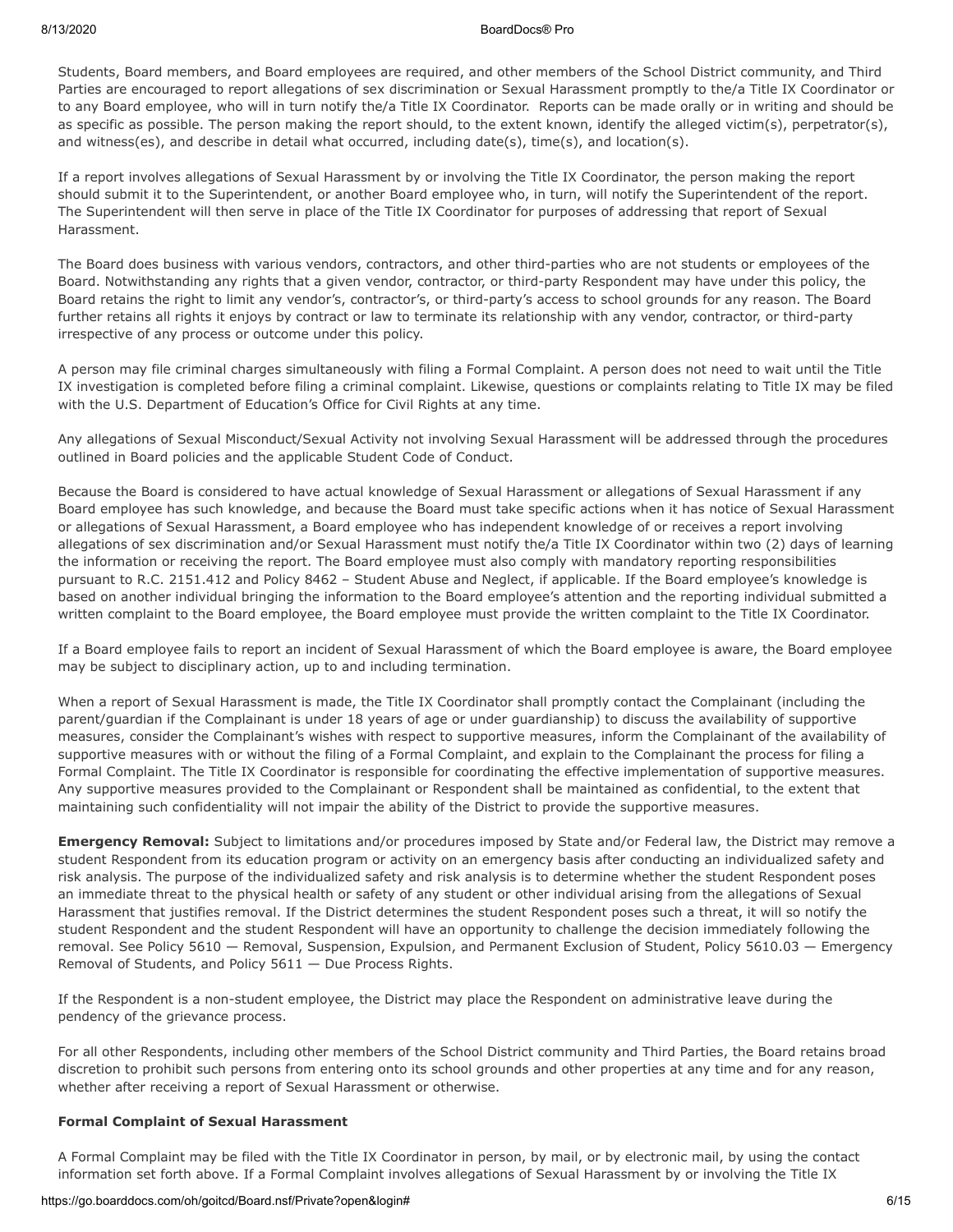Coordinator, the Complainant should submit the Formal Complaint to the Superintendent, who will designate another person to serve in place of the Title IX Coordinator for the limited purpose of implementing the grievance process and procedures with respect to that Formal Complaint.

When the Title IX Coordinator receives a Formal Complaint or signs a Formal Complaint, the District will follow its Grievance Process and Procedures, as set forth herein. Specifically, the District will undertake an objective evaluation of all relevant evidence — including both inculpatory and exculpatory evidence — and provide that credibility determinations will not be based on a person's status as a Complainant, Respondent, or witness.

It is a violation of this policy for a Complainant(s), Respondent(s), and/or witness(es) to knowingly making false statements or knowingly submitting false information during the grievance process, including intentionally making a false report of Sexual Harassment or submitting a false Formal Complaint. The Board will not tolerate such conduct, which is a violation of the Student Code of Conduct.

The Respondent is presumed not responsible for the alleged conduct until a determination regarding responsibility is made at the conclusion of the grievance process.

#### **Timeline**

The District will seek to conclude the grievance process within sixty (60) days of receipt of the Formal Complaint. If the Title IX Coordinator offers informal resolution processes, the informal resolution processes may not be used by the Complainant or Respondent to unduly delay the investigation and determination of responsibility. The timeline, however, may be subject to a temporary delay of the grievance process or a limited extension for good cause with written notice to the Complainant and the Respondent of the delay or extension and the reasons for the action. Good cause may include considerations such as the absence of a party, a party's advisor, or a witness; concurrent law enforcement activity; and the need for language assistance or accommodation of disabilities.

Upon receipt of a Formal Complaint, the Title IX Coordinator will provide written notice of the following to the parties who are known:

- A. Notice of the Board's grievance process, including any informal resolution processes;
- B. Notice of the allegations of misconduct that potentially constitutes Sexual Harassment as defined in this policy, including sufficient details known at the time and with sufficient time to prepare a response before any initial interview. Sufficient details include the identities of the parties involved in the incident, if known, the conduct allegedly constituting Sexual Harassment, and the date and location of the alleged incident, if known. The written notice must:
	- 1. include a statement that the Respondent is presumed not responsible for the alleged conduct and that a determination regarding responsibility will be made at the conclusion of the grievance process;
	- 2. inform the parties that they may have an advisor of their choice, who may be, but is not required to be, an attorney, and may inspect and review evidence.
	- 3. inform the parties of any provision in the Student Code of Conduct and this policy that prohibits knowingly making false statements or knowingly submitting false information during the grievance process.

If, during the course of the investigation, the investigator becomes aware of allegations about the Complainant or Respondent that are not included in the original notice provided to the parties, the investigator will notify the Title IX Coordinator and the Title IX Coordinator will decide whether the investigator should investigate the additional allegations; if the Title IX Coordinator decides to include the new allegations as part of the investigation, the Title IX Coordinator will provide notice of the additional allegations to the parties whose identities are known.

## **Dismissal of a Formal Complaint**

The District shall investigate the allegations in a Formal Complaint, unless the conduct alleged in the Formal Complaint:

- A. would not constitute Sexual Harassment (as defined in this policy) even if proved;
- B. did not occur in the District's education program or activity; or
- C. did not occur against a person in the United States.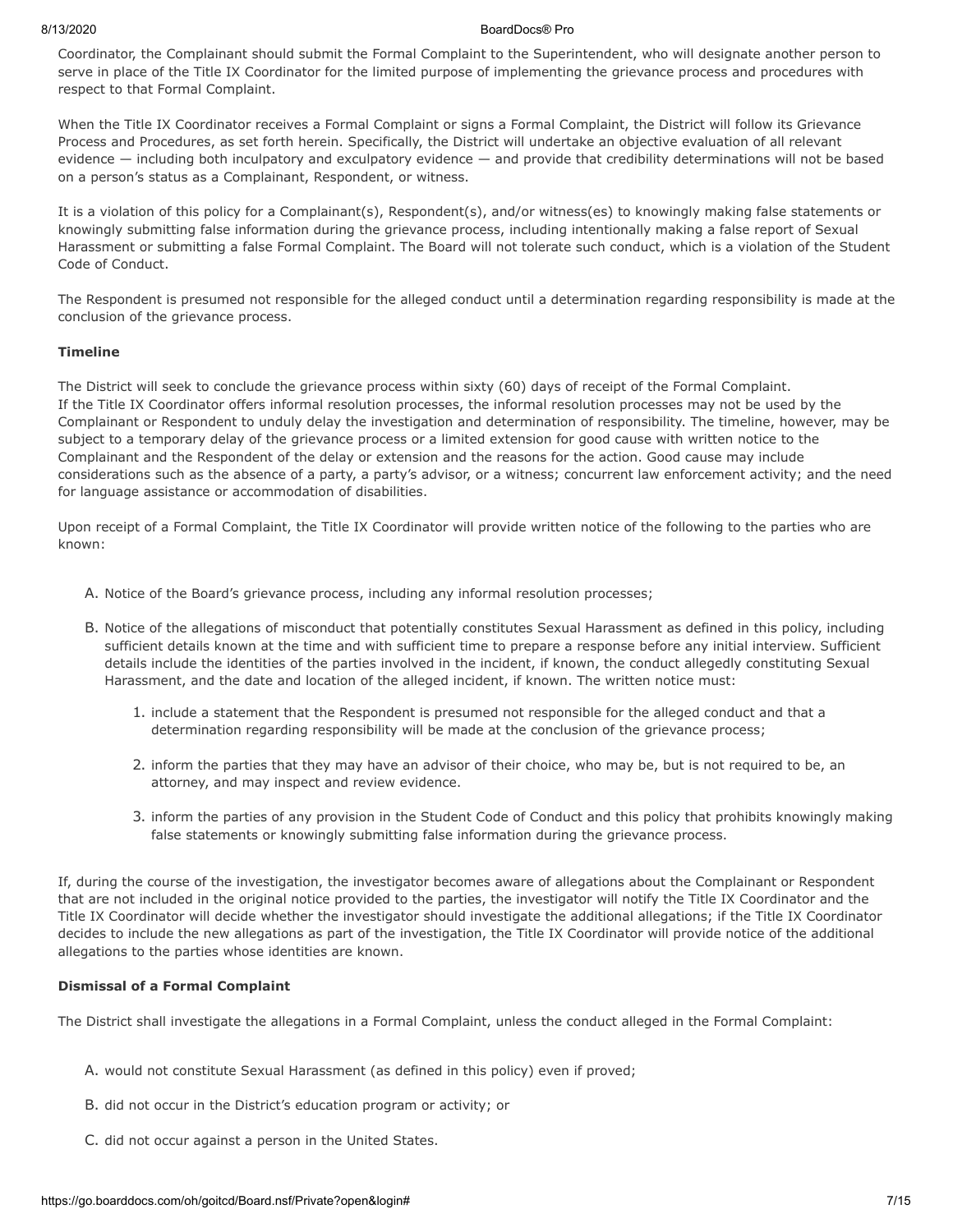If one of the preceding circumstances exist, the Title IX Coordinator shall dismiss the Formal Complaint. If the Title IX Coordinator dismisses the Formal Complaint due to one of the preceding reasons, the District may still investigate and take action with respect to such alleged misconduct pursuant to another provision of an applicable code of conduct, Board policy, and/or State or Federal laws.

The Title IX Coordinator may dismiss a Formal Complaint, or any allegations therein, if at any time during the investigation:

- A. a Complainant notifies the Title IX Coordinator in writing that the Complainant would like to withdraw the Formal Complaint or any allegations therein;
- B. the Respondent is no longer enrolled in the District or employed by the Board; or
- C. specific circumstances prevent the District from gathering evidence sufficient to reach a determination as to the Formal Complaint or allegations therein.

If the Title IX Coordinator dismisses a Formal Complaint or allegations therein, the Title IX Coordinator must promptly send written notice of the dismissal and the reason(s) therefor simultaneously to the parties.

## **Consolidation of Formal Complaints**

The Title IX Coordinator may consolidate Formal Complaints as to allegations of Sexual Harassment against more than one Respondent, or by more than one Complainant against one or more Respondents, or by one party against the other party, where the allegations of Sexual Harassment arise out of the same facts or circumstances.

Where a grievance process involves more than one Complainant or more than one Respondent, references in this policy to the singular "party," "Complainant," or "Respondent" include the plural, as applicable.

### **Informal Resolution Process**

Under no circumstances shall a Complainant be required as a condition of enrollment or continuing enrollment, or employment or continuing employment, or enjoyment of any other right, to waive any right to an investigation and adjudication of a Formal Complaint of Sexual Harassment. Similarly, no party shall be required to participate in an informal resolution process.

If a Formal Complaint is filed, the Title IX Coordinator may offer to the parties an informal resolution process. If the parties mutually agree to participate in the informal resolution process, the Title IX Coordinator shall designate a trained individual to facilitate an informal resolution process, such as mediation, that does not involve a full investigation and adjudication. The informal resolution process may be used at any time prior to the decision-maker(s) reaching a determination regarding responsibility.

If the Title IX Coordinator is going to propose an informal resolution process, the Title IX Coordinator shall provide to the parties a written notice disclosing:

- A. the allegations;
- B. the requirements of the informal resolution process including the circumstances under which it precludes the parties from resuming a Formal Complaint arising from the same allegations; and
- C. any consequences resulting from participating in the informal resolution process, including the records that will be maintained or could be shared.

Any time prior to agreeing to a resolution, any party has the right to withdraw from the informal resolution process and resume the grievance process with respect to the Formal Complaint.

Before commencing the informal resolution process, the Title IX Coordinator shall obtain from the parties their voluntary, written consent to the informal resolution process.

During the pendency of the informal resolution process, the investigation and adjudication processes that would otherwise occur have stayed and all related deadlines are suspended.

The informal resolution process is not available to resolve allegations that a Board employee or another adult member of the School District community or Third Party sexually harassed a student.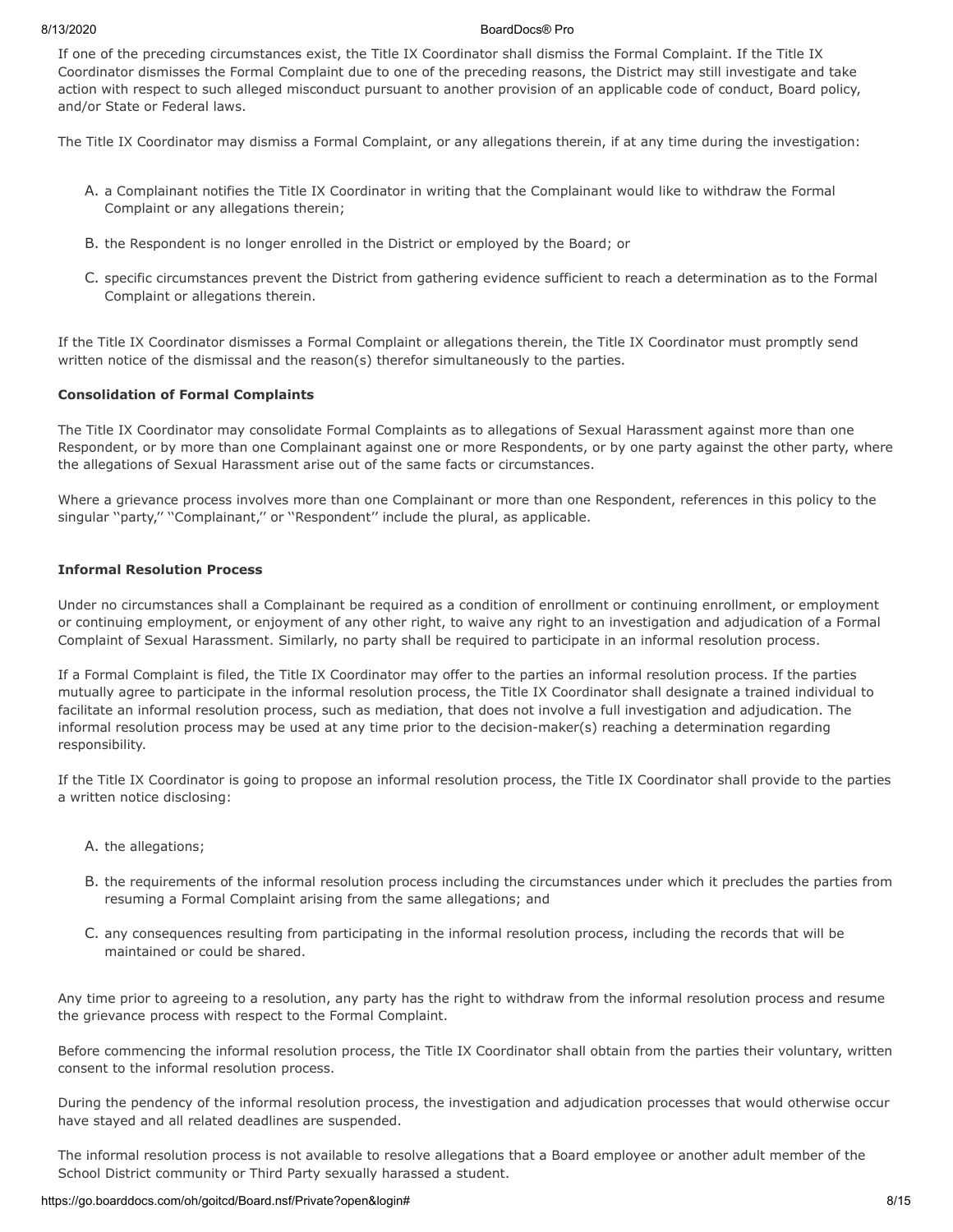The informal resolution process is not available to resolve allegations involving a sexual assault involving a student Complainant and a student Respondent.

### **Investigation of a Formal Complaint of Sexual Harassment**

In conducting the investigation of a Formal Complaint and throughout the grievance process, the burden of proof and the burden of gathering evidence sufficient to reach a determination regarding responsibility is on the District, not the parties.

In making the determination of responsibility, the decision-maker(s) is(are) directed to use the preponderance of the evidence standard. The decision-maker(s) is charged with considering the totality of all available evidence, from all relevant sources.

The District is not permitted to access, consider, disclose, or otherwise use a party's records that are made or maintained by a physician, psychiatrist, psychologist, or other recognized professional or paraprofessional acting in the professional's or paraprofessional's capacity, or assisting in that capacity, and which are made and maintained in connection with the provision of treatment to the party, unless the party provides the District with voluntary, written consent to do so; if a student party is not an Eligible Student, the District must obtain the voluntary, written consent of a parent.

Similarly, the investigator(s) and decision-maker(s) may not require, allow, rely upon or otherwise use questions or evidence that constitute, or seek disclosure of, information protected under a legally recognized privilege, unless the person holding such privilege has waived the privilege in writing.

As part of the investigation, the parties have the right to:

- A. present witnesses, including fact and expert witnesses, and other inculpatory and exculpatory evidence; and
- B. have others present during any grievance proceeding, including the opportunity to be accompanied to any related meeting or proceeding by the advisor of their choice, who may be, but is not required to be, an attorney. The District may not limit the choice or presence of an advisor for either the Complainant or Respondent in any meeting or grievance proceeding.

Board Policy 2461 — Recording of District Meetings Involving Students and/or Parents controls whether a person is allowed to audio record or video record any meeting or grievance proceeding.

Neither party shall be restricted in their ability to discuss the allegations under investigation or to gather and present relevant evidence.

The District will provide to a party whose participation is invited or expected written notice of the date, time, location, participants, and purpose of all investigative interviews, or other meetings, with sufficient time for the party to prepare to participate. The investigator(s) and decision-maker(s) must provide a minimum of 1 days' notice with respect to investigative interviews and other meetings.

Both parties shall have an equal opportunity to inspect and review any evidence obtained as part of the investigation that is directly related to the allegations raised in the Formal Complaint, including the evidence upon which the District does not intend to rely in reaching a determination regarding responsibility and inculpatory or exculpatory evidence whether obtained from a party or other source, so that each party can meaningfully respond to the evidence prior to the conclusion of the investigation.

Prior to completion of the investigative report, the Title IX Coordinator will send to each party and the party's advisor, if any, the evidence subject to inspection and review in an electronic format or a hard copy, and the parties will have at least ten (10) calendar days to submit a written response, which the investigator will consider prior to completion of the investigative report.

At the conclusion of the investigation, the investigator shall create an investigative report that fairly summarizes relevant evidence and send the report to each party and the party's advisor, if any, for their review and written response. The investigator will send the investigative report in an electronic format or a hard copy, at least ten (10) calendar days prior to the decisionmaker(s) issuing a determination regarding responsibility.

## **Determination of Responsibility**

The Title IX Coordinator shall appoint a decision-maker(s) to issue a determination of responsibility. The decision-maker(s) cannot be the same person(s) as the Title IX Coordinator(s) or the investigator(s).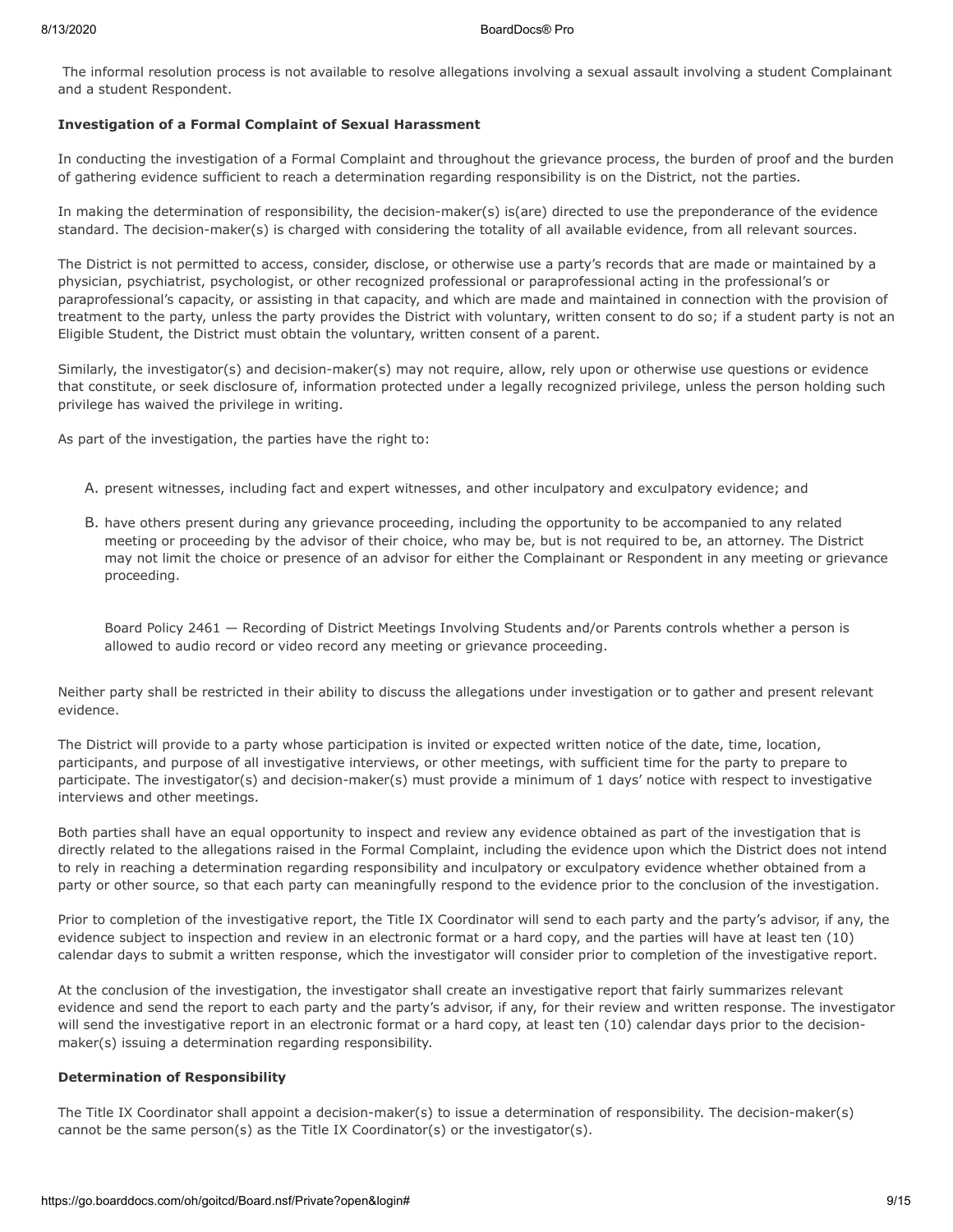After the investigator sends the investigative report to the parties and the decision-maker(s), and prior to the decision-maker(s) issuing a determination of responsibility, the decision-maker(s) will conduct a hearing.

The hearing will proceed as follows:

At the hearing, the decision-maker(s) will allow each party or each party's advisor to submit relevant questions to the decisionmaker(s) who will ask the questions to the other party and any witnesses. Before a Complainant, Respondent, or witness answers a cross-examination or other question, the decision-maker(s) must first determine whether the question is relevant and explain any decision to exclude a question as not relevant. Only relevant cross-examination and other questions, including follow-up questions and questions challenging credibility, will be permitted. Such cross-examination and questioning at the live hearing shall be conducted orally and in real time.

Questions and evidence about the Complainant's sexual predisposition or prior sexual behavior are not relevant, unless such questions and evidence about the Complainant's prior sexual behavior are offered to prove that someone other than the Respondent committed the conduct alleged by the Complainant, or if the questions and evidence concern specific incidents of the Complainant's prior sexual behavior with respect to the Respondent and are offered to prove consent.

If a party or witness does not submit to cross-examination at the hearing, the decision-maker(s) must not rely on any statement of that party or witness in reaching a determination regarding responsibility; provided, however, that the decision-maker(s) cannot draw an inference about the determination regarding responsibility based solely on a party's or witness's absence from the hearing or refusal to answer cross-examination or other questions.

Hearings may be conducted with all parties physically present in the same geographic location or, at the discretion of the Title IX Coordinator(s), any or all parties, witnesses, and other participants may appear at the hearing virtually, with technology enabling participants simultaneously to see and hear each other. At the request of either party, the decision-maker shall provide for the hearing to occur with the parties located in separate rooms with technology enabling the decision-maker(s) and parties to simultaneously see and hear the party or witness answering questions. The District will create an audio or audiovisual recording, or transcript, of any hearing and make it available to the parties for inspection and review.

**Determination regarding responsibility:** The decision-maker(s) will issue a written determination regarding responsibility. To reach this determination, the decision-maker(s) must apply the preponderance of the evidence standard. The written determination will include the following content:

- A. identification of the allegations potentially constituting Sexual Harassment pursuant to this policy;
- B. a description of the procedural steps taken from the receipt of the Formal Complaint through the determination, including any notifications to the parties, interviews with parties and witnesses, site visits, [and] methods used to gather other evidence.
- C. findings of fact supporting the determination;
- D. conclusions regarding the application of the applicable code of conduct to the facts;
- E. a statement of, and rationale for, the result as to each allegation, including a determination regarding responsibility, any disciplinary sanctions the decision-maker(s) is recommending that the District impose on the Respondent(s), and whether remedies designed to restore or preserve equal access to the District's education program or activity should be provided by the District to the Complainant(s); and
- F. the procedures and permissible bases for the Complainant(s) and Respondent(s) to appeal.

The following disciplinary sanctions/consequences may be imposed on a student Respondent who is determined responsible for violating this policy (i.e., engaging in Sexual Harassment):

- A. Informal Discipline
	- 1. writing assignments;
	- 2. changing of seating or location:
	- 3. detention;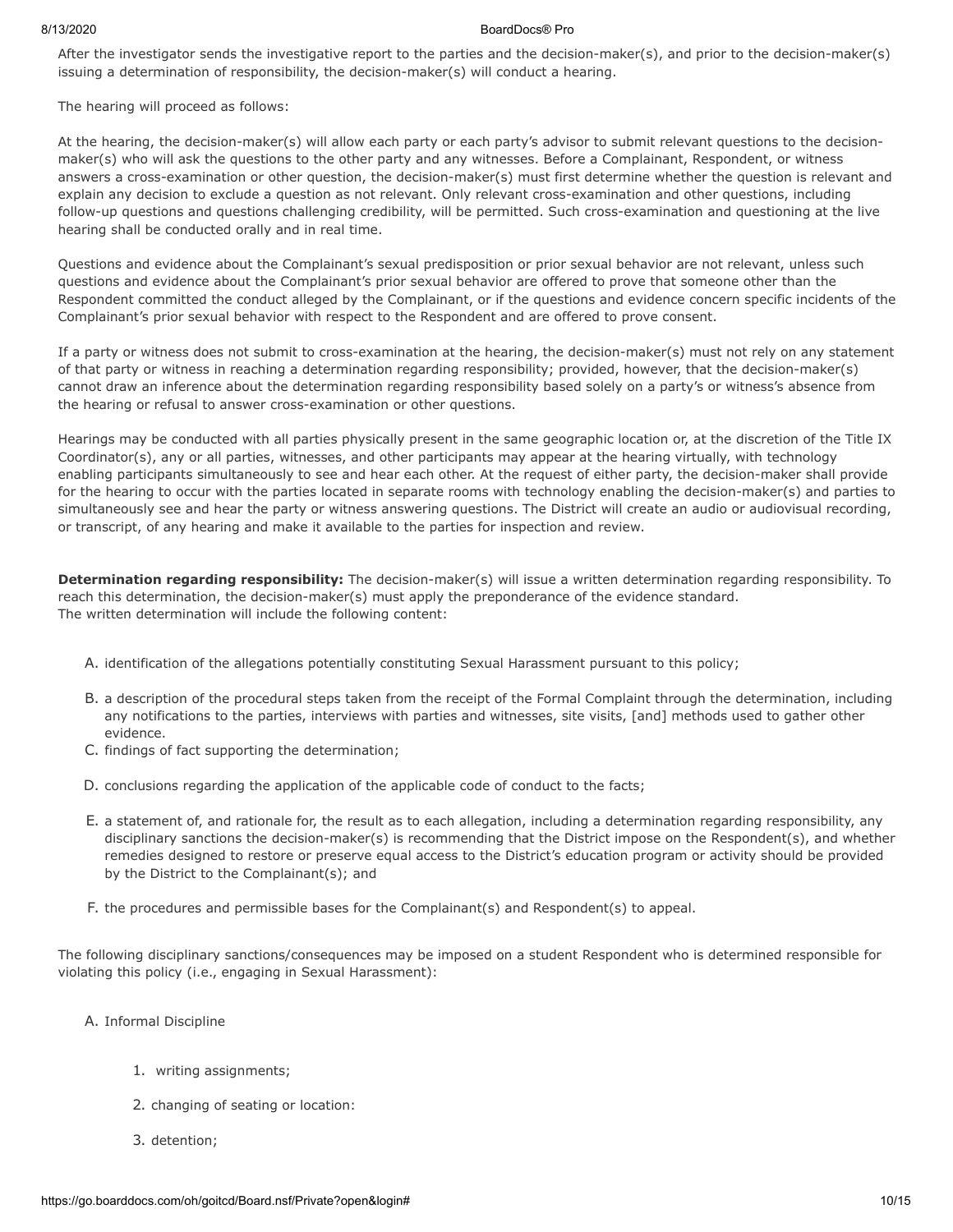4. in-school discipline;

- B. Formal Discipline
	- 1. suspension of bus riding/transportation privileges;
	- 2. removal from co-curricular and/or extra-curricular activity(ies);
	- 3. emergency removal;
	- 4. suspension for up to ten (10) school days;
	- 5. expulsion for up to eighty (80) school days or the number of school days remaining in a semester, whichever is greater;
	- 6. expulsion for up to one (1) year;
	- 7. permanent exclusion; and
	- 8. any other sanction authorized by the Student Code of Conduct.

If the decision-maker(s) determines the student Respondent is responsible for violating this policy (i.e., engaging in Sexual Harassment), the decision-maker(s) will recommend appropriate remedies, including disciplinary sanctions/consequences. The Title IX Coordinator will notify the Superintendent of the recommended remedies, so an authorized administrator can consider the recommendation(s) and implement appropriate remedies in compliance with Policy 5600 – Student Discipline, Policy 5605 – Suspension/Expulsion of Students with Disabilities, Policy 5610 – Removal, Suspension, Expulsion, and Permanent Exclusion of Students, Policy 5601.01 – Permanent Exclusion of Nondisabled Students, Policy 5610.02 – In-School Discipline, Policy 5610.03 – Emergency Removal of Students, Policy 5610.04 – Suspension of Bus Riding/Transportation Privileges, Policy 5610.05 – Prohibition from Extra-Curricular Activities, and Policy 5611 – Due Process Rights. Discipline of a student Respondent must comply with the applicable provisions of the Individuals with Disabilities Education Improvement Act (IDEA) and/or Section 504 of the Rehabilitation Act of 1972, and their respective implementing regulations.

The following disciplinary sanctions/consequences may be imposed on an employee Respondent who is determined responsible for violating this policy (i.e., engaging in Sexual Harassment):

- A. oral or written warning;
- B. written reprimands;
- C. performance improvement plan;
- D. required counseling;
- E. required training or education;
- F. suspension with pay;
- G. suspension without pay;
- H. termination, and any other sanction authorized by any applicable rules and regulations.

If the decision-maker(s) determines the employee Respondent is responsible for violating this policy (i.e., engaging in Sexual Harassment), the decision-maker(s) will recommend appropriate remedies, including disciplinary sanctions/consequences. The Title IX Coordinator will notify the Superintendent of the recommended remedies, so an authorized administrator can consider the recommendation(s) and implement an appropriate remedies in compliance with applicable due process procedures, whether statutory or contractual.

Discipline of an employee will be implemented in accordance with Federal and State law, Board policy, and applicable provisions of any relevant collective bargaining agreement.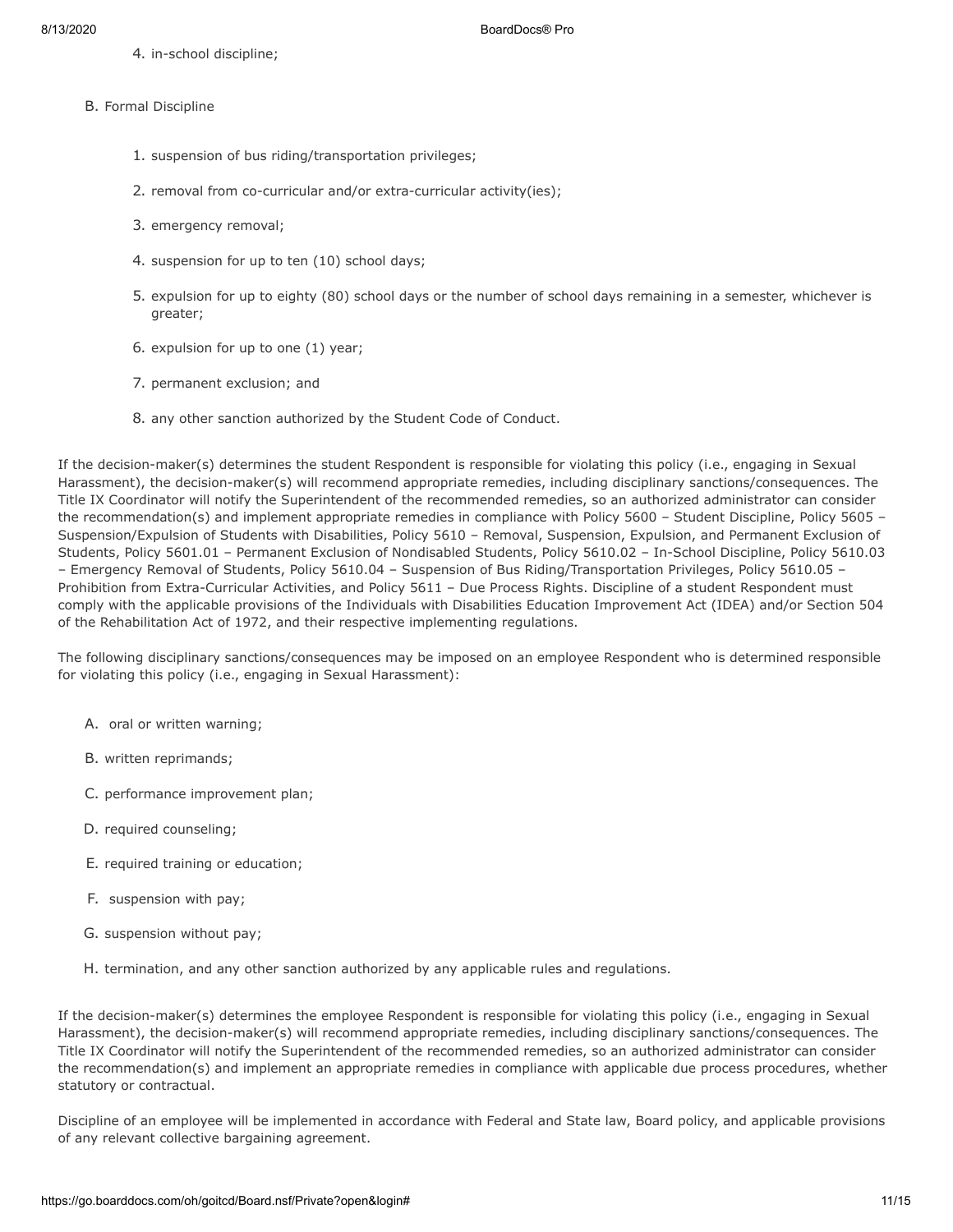The following disciplinary sanctions/consequences may be imposed on a non-student/non-employee member of the School District community or Third Party who is determined responsible for violating this policy (i.e., engaging in Sexual Harassment):

A. oral or written warning;

B. suspension or termination/cancellation of the Board's contract with the third-party vendor or contractor;

C. mandatory monitoring of the third-party while on school property and/or while working/interacting with students;

- D. restriction/prohibition on the third-party's ability to be on school property; and
- E. any combination of the same.

If the decision-maker(s) determines the third-party Respondent is responsible for violating this policy (i.e., engaging in Sexual Harassment), the decision-maker(s) will recommend appropriate remedies, including imposition of sanctions. The Title IX Coordinator will notify the Superintendent of the recommended remedies, so appropriate action can be taken.

The decision-maker(s) will provide the written determination to the Title IX Coordinator who will provide the written determination to the parties simultaneously.

In ultimately, imposing a disciplinary sanction/consequence, the Superintendent will consider the severity of the incident, previous disciplinary violations (if any), and any mitigating circumstances.

The District's resolution of a Formal Complaint ordinarily will not be impacted by the fact that criminal charges involving the same incident have been filed or that charges have been dismissed or reduced.

At any point in the grievance process and procedures, the Superintendent may involve local law enforcement and/or file criminal charges related to allegations of Sexual Harassment that involve a sexual assault.

The Title IX Coordinator is responsible for effective implementation of any remedies.

#### **Appeal**

Both parties have the right to file an appeal from a determination regarding responsibility, or from the Title IX Coordinator's dismissal of a Formal Complaint or any allegations therein, on the following bases:

- A. Procedural irregularity that affected the outcome of the matter (e.g., material deviation from established procedures);
- B. New evidence that was not reasonably available at the time the determination regarding responsibility or dismissal was made, that could affect the outcome of the matter; and
- C. The Title IX Coordinator, investigator(s), or decision-maker(s) had a conflict of interest or bias for or against Complainants or Respondents generally or the individual Complainant(s) or Respondent(s) that affected the outcome of the matter.
- D. The recommended remedies (including disciplinary sanctions/consequences) are unreasonable in light of the findings of fact (i.e., the nature and severity of the Sexual Harassment).

The Complainant(s) may not challenge the ultimate disciplinary sanction/consequence that is imposed.

Any party wishing to appeal the decision-maker(s)'s determination of responsibility, or the Title IX Coordinator's dismissal of a Formal Complaint or any allegations therein, must submit a written appeal to the Title IX Coordinator within three (3) days after receipt of the decision-maker(s)'s determination of responsibility or the Title IX Coordinator's dismissal of a Formal Complaint or any allegations therein.

Nothing herein shall prevent the Superintendent from imposing any remedy, including disciplinary sanction, while the appeal is pending.

As to all appeals, the Title IX Coordinator will notify the other party in writing when an appeal is filed and implement appeal procedures equally for both parties.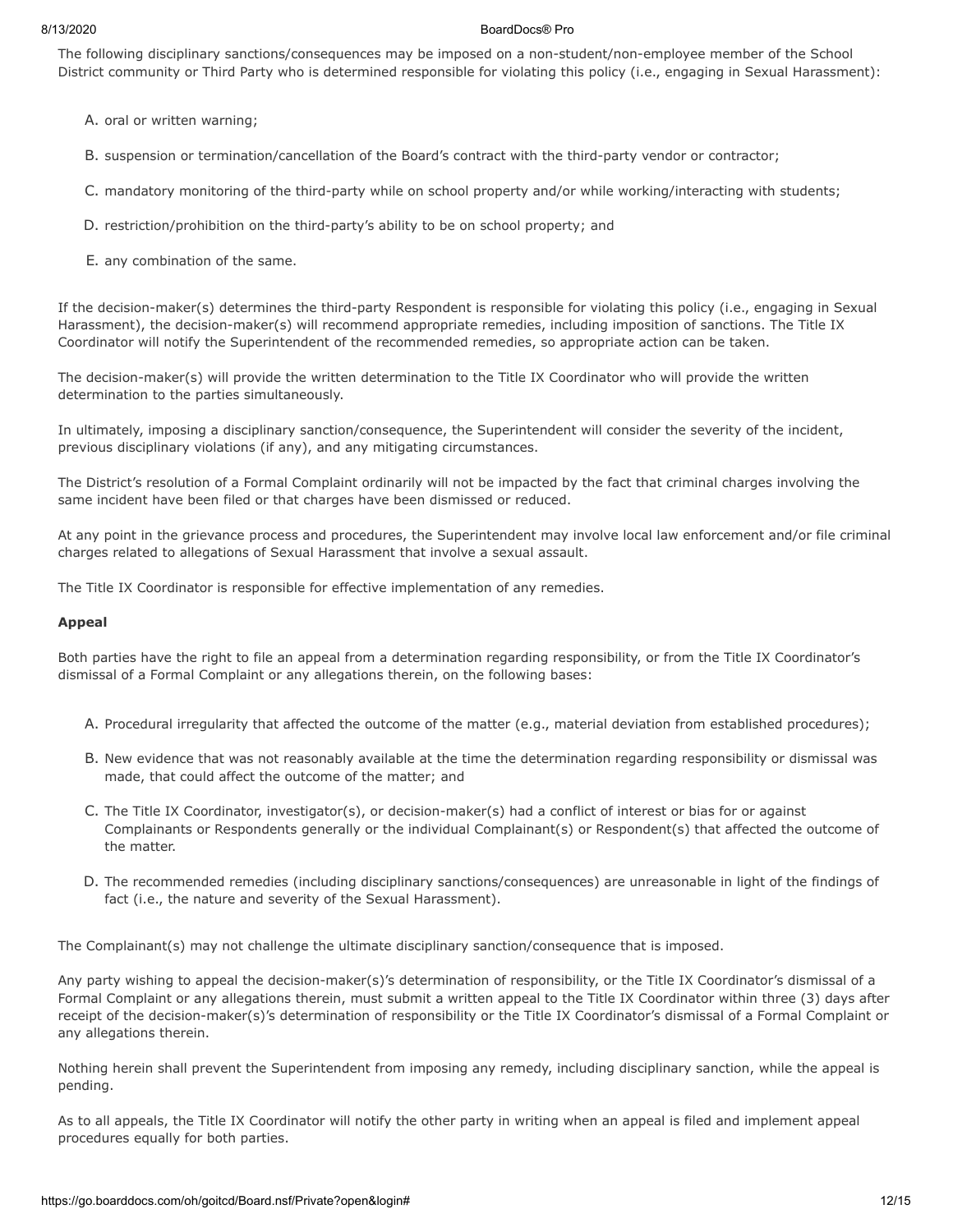The decision-maker(s) for the appeal shall not be the same person(s) as the decision-maker(s) that reached the determination regarding responsibility or dismissal, the investigator(s), or the Title IX Coordinator(s). The decision-maker(s) for the appeal shall not have a conflict of interest or bias for or against Complainants or Respondents generally or an individual Complainant(s) or Respondent(s) and shall receive the same training as required of other decision-makers.

Both parties shall have a reasonable, equal opportunity to submit a written statement in support of, or challenging, the outcome.

The parties' written statements in support of, or challenging, the determination of responsibility must be submitted within five (5) days after the Title IX Coordinator provides notice to the non-appealing party of the appeal.

The decision-maker(s) for the appeal shall issue a written decision describing the result of the appeal and the rationale for the result. The original decision-maker's(s') determination of responsibility will stand if the appeal request is not filed in a timely manner or the appealing party fails to show clear error and/or a compelling rationale for overturning or modifying the original determination. The written decision will be provided to the Title IX Coordinator who will provide it simultaneously to both parties. The written decision will be issued within five (5) days of when the parties' written statements were submitted.

The determination of responsibility associated with a Formal Complaint, including any recommendations for remedies/disciplinary sanctions, becomes final when the time for filing an appeal has passed. If an appeal has been filed, the determination of responsibility is final when the decision-maker(s) deliver(s) the appeal decision to the Complainant or Respondent. No further review beyond the appeal is permitted.

## **Retaliation**

Neither the Board nor any other person may intimidate, threaten, coerce, or discriminate against any individual for the purpose of interfering with any right or privilege secured by Title IX, its implementing regulations, or this policy, or because the individual made a report or complaint, testified, assisted, or participated or refused to participate in any manner in an investigation, proceeding, or hearing under this policy. Intimidation, threats, coercion, or discrimination, including charges against an individual for code of conduct violations that do not involve sex discrimination or Sexual Harassment, but arise out of the same facts or circumstances as a report or complaint of sex discrimination, or a report or Formal Complaint of Sexual Harassment, for the purpose of interfering with any right or privilege secured by Title IX, its implementing regulations, or this policy, constitutes retaliation. Retaliation against a person for making a report of Sexual Harassment, filing a Formal Complaint, or participating in an investigation is a serious violation of this policy that can result in imposition of disciplinary sanctions/consequences and/or other appropriate remedies.

Complaints alleging retaliation may be filed according to the grievance procedures set forth above.

The exercise of rights protected under the First Amendment of the United States Constitution does not constitute retaliation prohibited under this policy.

Charging an individual with a code of conduct violation for making a materially false statement in bad faith in the course of a grievance proceeding under this policy shall not constitute retaliation, provided, however, that a determination regarding responsibility, alone, is not sufficient to conclude that any party made a materially false statement in bad faith.

## **Confidentiality**

The District will keep confidential the identity of any individual who has made a report or complaint of sex discrimination, including any individual who has made a report or filed a Formal Complaint of Sexual Harassment, any Complainant, any individual who has been reported to be the perpetrator of sex discrimination, any Respondent, and any witness, except as may be permitted by the Family Educational Rights and Privacy Act ("FERPA"), 20 U.S.C. 1232g, or FERPA regulations, 34 CFR part 99, or as required by law, or to carry out the purposes of 34 CFR part 106, including the conduct of any investigation, hearing, or judicial proceeding arising thereunder (i.e., the District's obligation to maintain confidentiality shall not impair or otherwise affect the Complainant's and Respondent's receipt of the information to which they are entitled related to the investigative record and determination of responsibility).

#### **Application of the First Amendment**

The Board will construe and apply this policy consistent with the First Amendment to the U.S. Constitution. In no case will a Respondent be found to have committed Sexual Harassment based on expressive conduct that is protected by the First Amendment.

#### **Training**

The District's Title IX Coordinator, along with any investigator(s), decision-maker(s), or person(s) designated to facilitate an informal resolution process, must receive training on: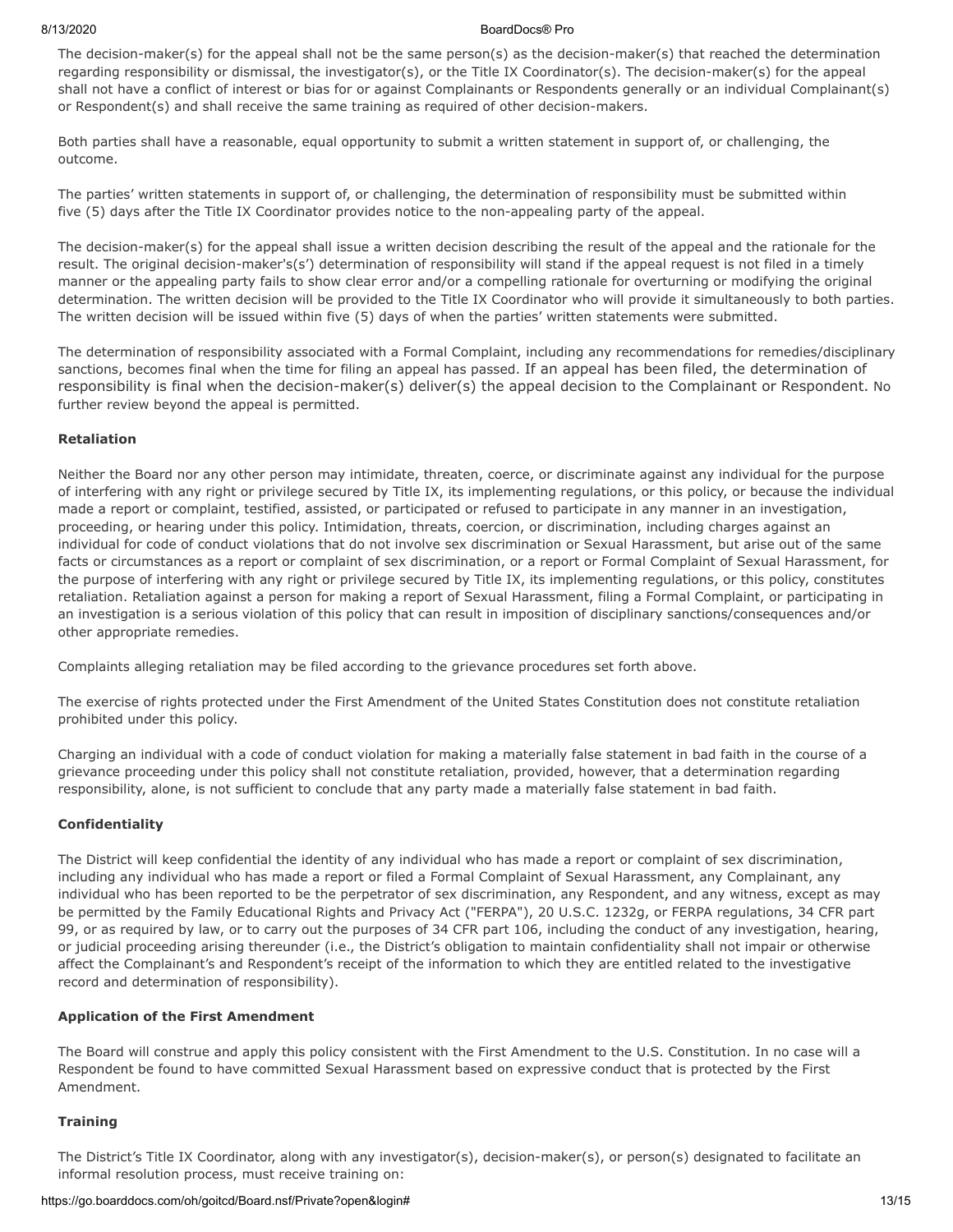- A. the definition of Sexual Harassment (as that term is used in this policy);
- B. the scope of the District's education program or activity;
- C. how to conduct an investigation and implement the grievance process, appeals and informal resolution processes, as applicable; and
- D. how to serve impartially, including by avoiding prejudgment of the facts at issue, conflicts of interests, and bias.

All Board employees will be trained concerning their legal obligation to report Sexual Harassment to the Title IX Coordinator. This training will include practical information about how to identify and report Sexual Harassment.

# **Recordkeeping**

As part of its response to alleged violations of this policy, the District shall create, and maintain for a period of seven (7) calendar years, records of any actions, including any supportive measures, taken in response to a report or Formal Complaint of Sexual Harassment. In each instance, the District shall document the basis for its conclusion that its response was not deliberately indifferent, and document that it has taken measures designed to restore or preserve equal access to the District's education program or activity. If the District does not provide a Complainant with supportive measures, then the District will document the reasons why such a response was not clearly unreasonable in light of the known circumstances. The documentation of certain bases or measures does not limit the District in the future from providing additional explanations or detailing additional measures taken.

The District shall maintain for a period of seven (7) calendar years the following records:

- A. each Sexual Harassment investigation including any determination regarding responsibility, any disciplinary sanctions recommended and/or imposed on the Respondent(s), and any remedies provided to the Complainant(s) designed to restore or preserve equal access to the District's education program or activity
- B. any appeal and the result therefrom
- C. any informal resolution and the result therefrom, and
- D. all materials used to train Title IX Coordinators, investigators, decision makers, and any person who facilitates an informal resolution process.

The District will make its training materials publicly available on its website.

## **Outside Appointments, Dual Appointments, and Delegations**

The Board retains discretion to appoint suitably qualified persons who are not Board employees to fulfill any function of the Board under this policy, including, but not limited to, Title IX Coordinator, investigator, decision-maker, decision-maker for appeals, facilitator of informal resolution processes, and advisor.

The Board also retains discretion to appoint two or more persons to jointly fulfill the role of Title IX Coordinator, investigator, decision-maker, decision-maker for appeals, facilitator of informal resolution processes, and advisor.

The Superintendent may delegate functions assigned to a specific Board employee under this policy, including but not limited to the functions assigned to the Title IX Coordinator, investigator, decision-maker, decision-maker for appeals, facilitator of informal resolution processes, and advisor, to any suitably qualified individual and such delegation may be rescinded by the Superintendent at any time.

## **Discretion in Application**

The Board retains discretion to interpret and apply this policy in a manner that is not clearly unreasonable, even if the Board's interpretation or application differs from the interpretation of any specific Complainant and/or Respondent.

Despite the Board's reasonable efforts to anticipate all eventualities in drafting this policy, it is possible unanticipated or extraordinary circumstances may not be specifically or reasonably addressed by the express policy language, in which case the Board retains discretion to respond to the unanticipated or extraordinary circumstance in a way that is not clearly unreasonable.